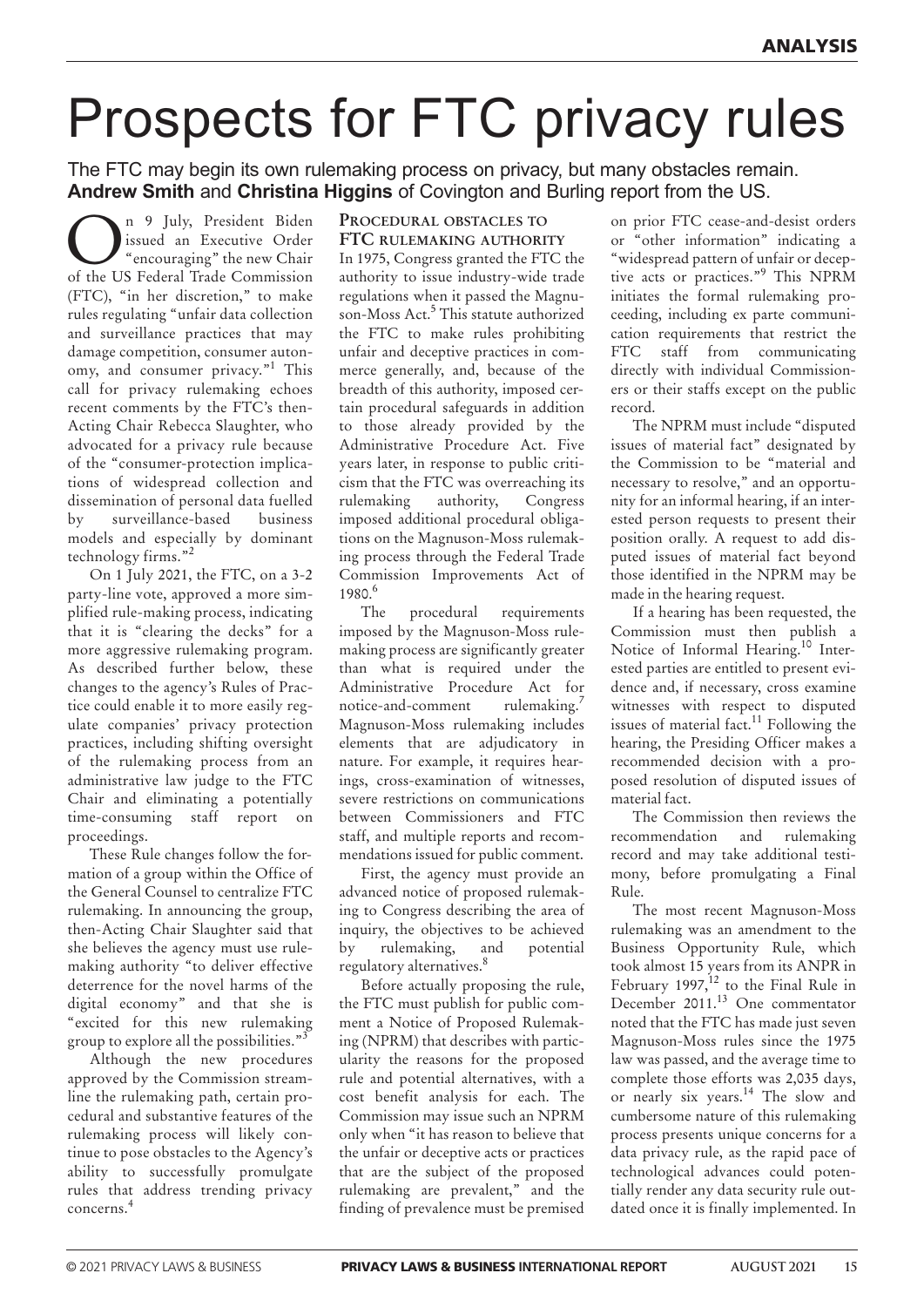addition, Commissioners' terms run only seven years, and are usually much shorter than that. The extraordinary length of the rulemaking proceedings means that the Commissioners who authorize the rule in the first instance are not likely to still be serving when decisions about the rulemaking – including approval of the Final Rule – are required to be made.<sup>15</sup>

The recent changes to the agency's Rules of Practice will allow the Chair to exercise greater control over the rulemaking process by designating the Chair to serve as the Chief Presiding Officer, or designate an alternative Chief Presiding Officer (previously, it was the Chief Administrative Law Judge who had this privilege). The rule changes also eliminate the requirement for a staff report on the rulemaking record and eliminate the opportunity for public comment on the Chief Presiding Officer's recommendation. The key elements of the Magnuson Moss rulemaking process – the AnPR, the Initial and Final nPRM, the evidentiary hearing on the record, and the recommendation of the Chief Presiding Officer – remain unchanged.

# **substantive obstaCles to ftC rulemaKing authority**

In addition to the procedural hurdles presented by the Magnuson-Moss process, the substantive criteria that the FTC must demonstrate during the rulemaking process also present challenges to rulemaking in an area such as data privacy where consumer harms may not be concrete, <sup>16</sup> and the effectiveness of the solutions are open to debate. <sup>17</sup> To justify a Final Rule under the Magnuson-Moss trade regulation rulemaking procedures, the FTC must state with particularity:

- 1. the need for the Rule;
- 2. the objectives of the Rule;
- 3. the unfair or deceptive acts or practices which are the subject of the proposed rulemaking are "prevalent," based on prior FTC's ceaseand-desist orders or "other information" indicating a "widespread pattern of unfair or deceptive acts or practices";
- 4. the manner and context in which such acts or practices are unfair and/or deceptive;
- 5. the economic effect of the proposed

rule, taking into account the effect on small businesses and consumers;

- 6. the reasons for the determination of the Commission that the rule will attain its objectives;
- 7. alternatives to the rule;
- 8. the costs and benefits of each of the alternatives;
- 9. the effectiveness of the proposal and each alternative in meeting the stated objectives of the proposed rule;
- 10. the reasons why the Commission chose a particular alternative; and
- 11. a summary of any significant issues raised by the public comments and the assessment by the Commission of those issues. 18

The need to demonstrate that certain practices to be prohibited are prevalent and per se unfair or deceptive is not trivial. In the privacy context, most of the FTC enforcement actions have alleged that the defendant engaged in deception – defined as a practice that is likely to mislead consumers acting reasonably under the circumstances to their detriment.<sup>19</sup> FTC challenges brought under the "deception" concept involve claims of misleading disclosures that appear in companies' privacy policies regarding how the company handles consumer data, including what information it collects, how it uses the information, how long it keeps the information, who it shares the information with, the ability of consumers to exercise choices with respect to the information, and the level of security provided for the information. <sup>20</sup> These harms are typically remedied by either refraining from the misleading statement, or providing an adequate disclaimer to set the record straight.

Privacy laws, such as those that have been enacted in several states and the European Union, typically impose substantive requirements on companies, such as requiring companies to provide consumers with access to data about them and an opportunity to correct or delete those data. <sup>21</sup> The affirmative obligations created under these laws go well beyond the prohibition of misleading statements with respect to privacy. As a result, it seems more likely that any privacy rule that imposes substantive requirements and restrictions on companies handling personal data would be premised on the

FTC's authority to prohibit "unfair" practices.

Under the FTC Act, however, a practice is unfair only if: (1) it "causes or is likely to cause substantial injury to consumers;" (2) the injury "is not reasonably avoidable by consumers themselves;" and (3) the injury is "not outweighed by countervailing benefits to consumers or to competition. <sup>22</sup> The FTC's Policy Statement on Unfairness further provides that a "substantial injury" usually involves a monetary harm and that emotional impact and other more subjective types of harm will not render a practice unfair.<sup>23</sup>

From an enforcement perspective, unfairness has been much less frequently alleged than that in deception in privacy cases. Over the last two years, since July 2019, the FTC has brought more than 40 cases alleging violations of the FTC Act relating to privacy or data security. <sup>24</sup> Twenty-two of these cases allege misrepresentations or deceptive practices with respect to privacy or data security, and eight allege unfair practices.<sup>25</sup> Of these eight unfairness cases, six allege unreasonable data security as an unfair practice, and only two address violations involving the collection, use, or disclosure of personal information. <sup>26</sup> One is a case alleging that the provision of "stalkerware" sold to third parties to surreptitiously track others is an unfair practice,<sup>27</sup> and the other alleged that the posting online of sensitive personal information in retaliation for bad product reviews is an unfair practice. 28

This dearth of enforcement actions alleging unfair practices with respect to the privacy of personal information does not bode well for an FTC privacy rulemaking premised on unfairness. If, over the past two years the FTC has found only two cases where it believed that the collection, use, or disclosure of information was unfair, how does it expect to discover widespread privacy practices that are similarly unfair – that is, practices that present a risk of substantial injury that is unavoidable by consumers and that is do not provide any offsetting benefits? At the very least, this poses a challenge for the FTC to demonstrate through its prior enforcement actions that a particular privacy practice is "prevalent," as required by the Magnuson Moss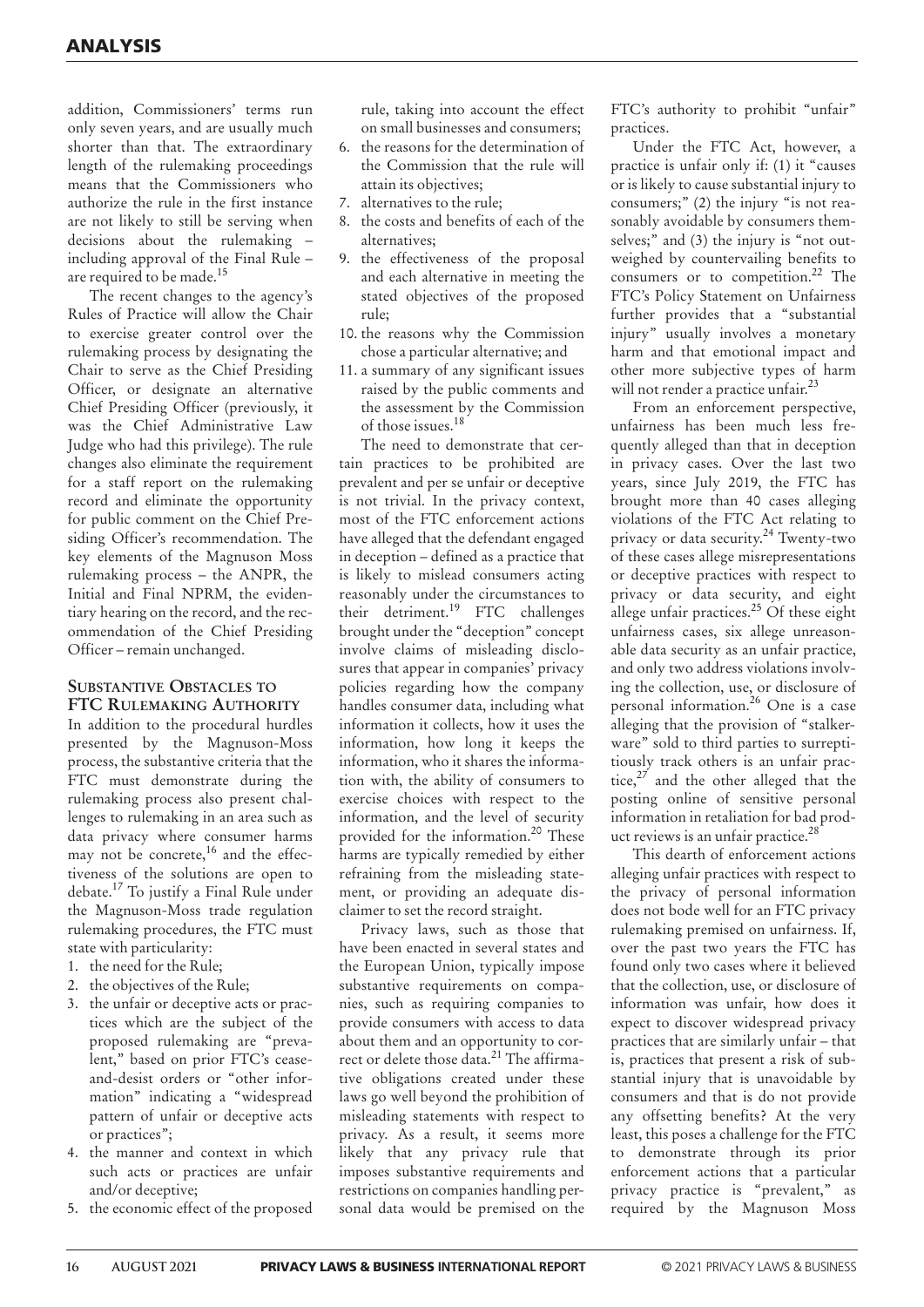# procedures.

Where there are no prior enforcement actions addressing a particular practice, and very few enforcement actions alleging unfairness with respect to privacy in any context, it seems as though it will be difficult for the FTC to argue that the particular practices that it aims to prohibit are "prevalent," as well as unfair.

# **ConClusion**

As technology continues to advance, protecting privacy will remain a concern for the government, consumers, and companies. Should the substantive and procedural regulatory obstacles we explored in this article limit the FTC's

ability to promulgate rules that address pressing privacy issues, Congress might be better positioned to enact comprehensive data security and privacy legislation. Although the outlook for passage of comprehensive federal legislation remains uncertain, the FTC continues to emphasize to Congress the importance of federal data security rules.<sup>29</sup> "I fervently hope that Congress passes a national privacy law …. But Congress has not yet acted," Slaughter commented last year.<sup>30</sup> "The worst outcome, in my view, is not that we get started but Congress passes a law; it's that we never get started and Congress never passes a law."<sup>31</sup>

### **authors**

Andrew Smith is a Partner at Covington & Burling (Washington DC). Prior to rejoining the firm, Andrew served as Director of the Bureau of Consumer Protection at the Federal Trade Commission. Christina Higgins is an Associate at Covington & Burling.

The authors also acknowledge the assistance of Jaina Patel, a summer associate at Covington & Burling, in the preparation of this article.

Emails: asmith@cov.com chiggins@cov.com

# **references**

- See White House, Executive Order on Promoting Competition in the American Economy (July 9, 2021), www.whitehouse.gov/briefingroom/presidential-actions/2021/07/09/ executive-order-on-promotingcompetition-in-the-american-economy/
- 2 See Federal Trade Commission, Keynote Remarks of Acting Chairwoman Rebecca Kelly Slaughter, Consumer Federation of America's Virtual Consumer Assembly (May 4, 2021), www.ftc.gov/system/files/documents/pub lic\_statements/1589607/keynoteremarks-acting-chairwoman-rebeccakelly-slaughte-cfa-virtual-consumerassembly.pdf
- 3 Federal Trade Commission, FTC Acting Chairwoman Slaughter Announces New Rulemaking Group (Mar. 25, 2021), www.ftc.gov/news-events/pressreleases/2021/03/ftc-actingchairwoman-slaughter-announces-newrulemaking-group
- 4 Notably, if the Commission were to successfully promulgate a data privacy rule, anyone who violates the rule "with actual knowledge or knowledge fairly implied on the basis of objective circumstances that such act is unfair or deceptive and is prohibited by such rule" could be liable for civil penalties. See 15 U.S.C. Sec. 45(m)(1)(A).
- 5 Magnuson-Moss Warranty Act, Pub. L. No. 93-637, 88 Stat. 2183 (YEAR).
- 6 Federal Trade Commission Improvements Act of 1980, Pub. L. No. 96-252, 94 Stat. 374 (YEAR).
- 7 See 5 U.S.C. § 553(b)–(e) (2012) (prescribing the procedural requirements of notice-and-comment rulemaking).
- 8 See 16 CFR § 1.10.
- 9 See id at § 18(b)(3)(B).
- 10 Notably, during proceedings to promulgate the Business Opportunity Rule in 2009, the Commission

conducted a public workshop rather than a hearing. Although three commenters requested a hearing, these commenters agreed to participate in a public workshop instead. See Business Opportunity Rule, 76 Fed. Reg. 76816, 76,818 n.12, 76840 n.287 (Dec. 8, 2011), www.ftc.gov/sites/default/files/ documents/federal\_register\_notices/16c.f.r.part-437-disclosure-requirementsand-prohibitions-concerning-businessopportunities-final-rule/ 111122bizoppfrn.pdf

- 11 See 16 CFR § 1.10.
- 12 62 Fed. Reg. 9115 (February 28, 1997).
- 13 See Business Opportunity Rule, 76 Fed. Reg. 76816 (Dec. 8, 2011), www.ftc.gov/sites/default/files/document s/federal\_register\_notices/16-c.f.r.part-437-disclosure-requirements-andprohibitions-concerning-businessopportunities-finalrule/111122bizoppfrn.pdf
- 14 Jeffrey S. Lubbers, It's Time to Remove the "Mossified" Procedures for FTC Rulemaking, 83 Geo. Wash. L. Rev. 1979, 1997 (2015).
- 15 Although some Commissioners serve their full seven-year term or longer, the great majority of Commissioners serve considerably less than seven years. For a timeline of Commissioner Terms, see Federal Trade Commission, Commissioners, Chairwomen and Chairmen of the Federal Trade Commission (Nov. 2018), www.ftc.gov/system/files/attachments/co mmissioners/commissioner\_chart\_nove mber\_2018\_0.pdf
- 16 See generally TransUnion LLC v. Ramirez, 141 S. Ct. 972, 208 L. Ed. 2d 504 (2020) (holding that only a plaintiff concretely harmed by a defendant's violation of the Fair Credit Reporting Act has Article III standing to seek damages against that private defendant in federal

court).

- 17 Commissioner Noah Phillips of the FTC has testified that the types of value judgments that would be required to make a privacy rule are more appropriate for a legislature than an unelected administrative agency: "Legislation should be based on harms that Congress agrees warrant a remedy, and tools like penalties and rulemaking should be calibrated carefully to address those harms. …Congress should also give appropriate consideration to the trade-offs involved in new regulation, and, with regard to rulemaking, reserve to itself fundamental value judgments appropriately made by the legislature." See Prepared Statement of the Federal Trade Commission: Oversight of the Federal Trade Commission Before the Committee on Energy and Commerce Subcommittee on Consumer Protection (May 8, 2012), at 6, n.12, www.ftc.gov/system/files/documents/pub lic\_statements/1519212/p180101\_hous e\_ec\_oversight\_testimony\_may\_8\_2019 .pdf
- 18 See 16 CFR § 1.14(a)(1).
- 19 See Letter from James C. Miller III, Fed. Trade Comm'n Chairman, to John D. Dingell, Chairman, House Comm. on Energy and Commerce (Oct. 14, 1983), https://www.ftc.gov/system/files/docume nts/public\_statements/410531/831014d eceptionstmt.pdf.
- 20 See Federal Trade Commission, FTC's Use of Its Authorities to Protect Consumer Privacy and Security (2020), https://www.ftc.gov/system/files/docume nts/reports/reports-response-senateappropriations-committee-report-116- 111-ftcs-use-its-authoritiesresources/p065404reportprivacydatasec
- urity.pdf
- 21 See California Privacy Rights Act, § 1798.105(a) & §1798.106(a) (2020);